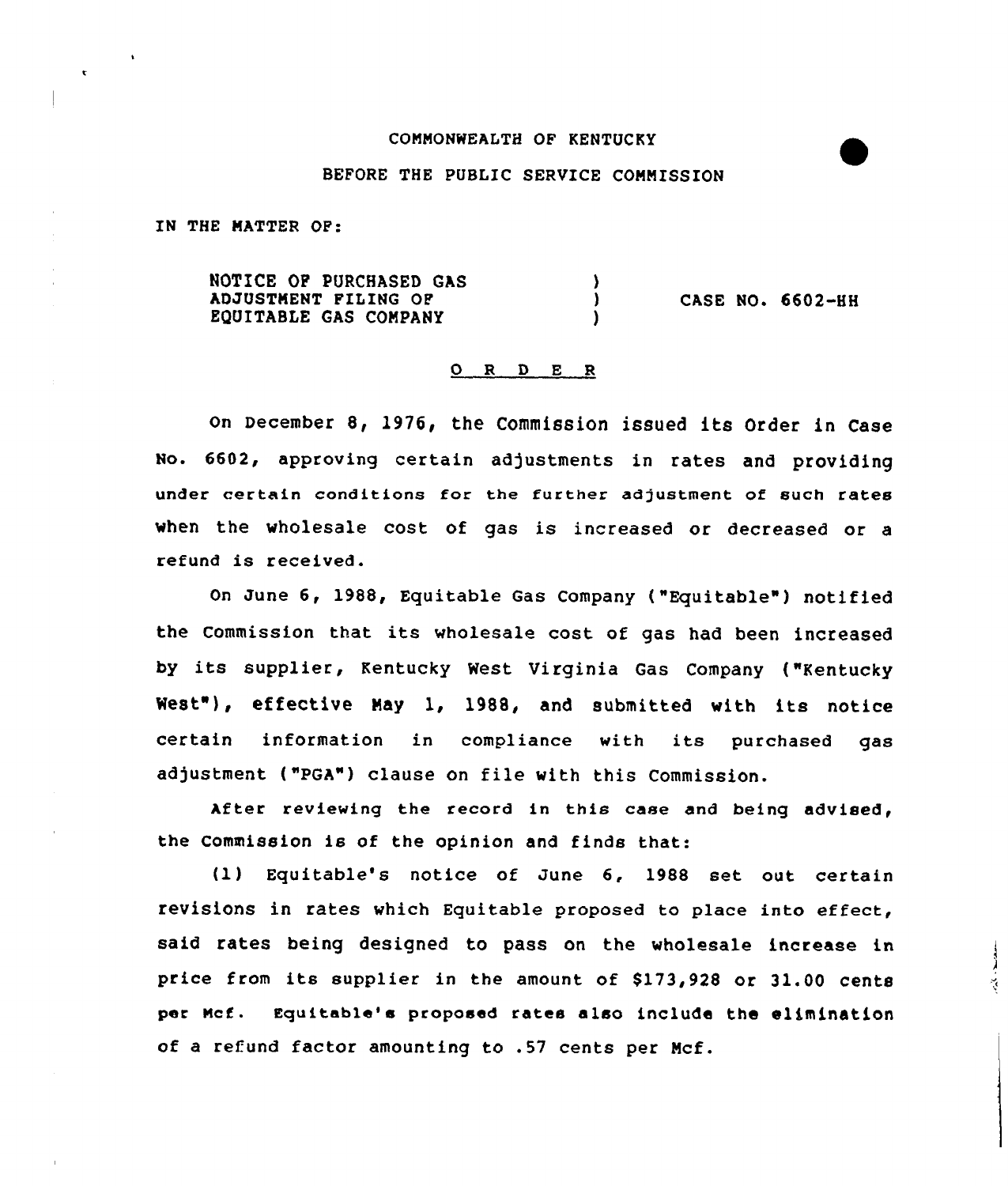(2) Kentucky West filed an application for. increased rates to become effective Nay 1, 1988 with the Federal Energy Regulatory Commission. These rates are subject to refund.

(3) <sup>A</sup> legislative change in KRS Chapter 278, effective July 15, 1986, requires 30-days' notice of a change in rates with the Commission having the discretion to shorten the required period to 20 days upon showing of good cause. Reduction in rates will, as always, be made effective vith the date of the supplier decrease. Increases in rates will be effective with 20-days' notice providing that: 1) the effective date from the supplier is not more than 20 days in the future, in which case the actual effective date will be used, and 2) the company has included in its filing a specific request that <sup>a</sup> tariff sheet or some other notification from the supplier be considered a shoving of good cause for 20-days' notice. Equitable included no request for a showing of good cause for 20-days' notice. The effective date vill, therefore, be 30 days after Equitable's notice, or July 6, 1988.

(4) Equitable's adjustment in rates under the purchased gas adjustment provisions approved by the Commission in its Order in Case No. 6602 dated December 8, 1976 is fair, just, and reasonable and in the public interest and should be effective vith gas supplied on and after July 6, 1988.

IY IS THEREFORE ORDERED that:

(1} The rates in the Appendix to this Order be and they hereby are authorized effective with gas supplied on and after July 6, 1988, subject to refund.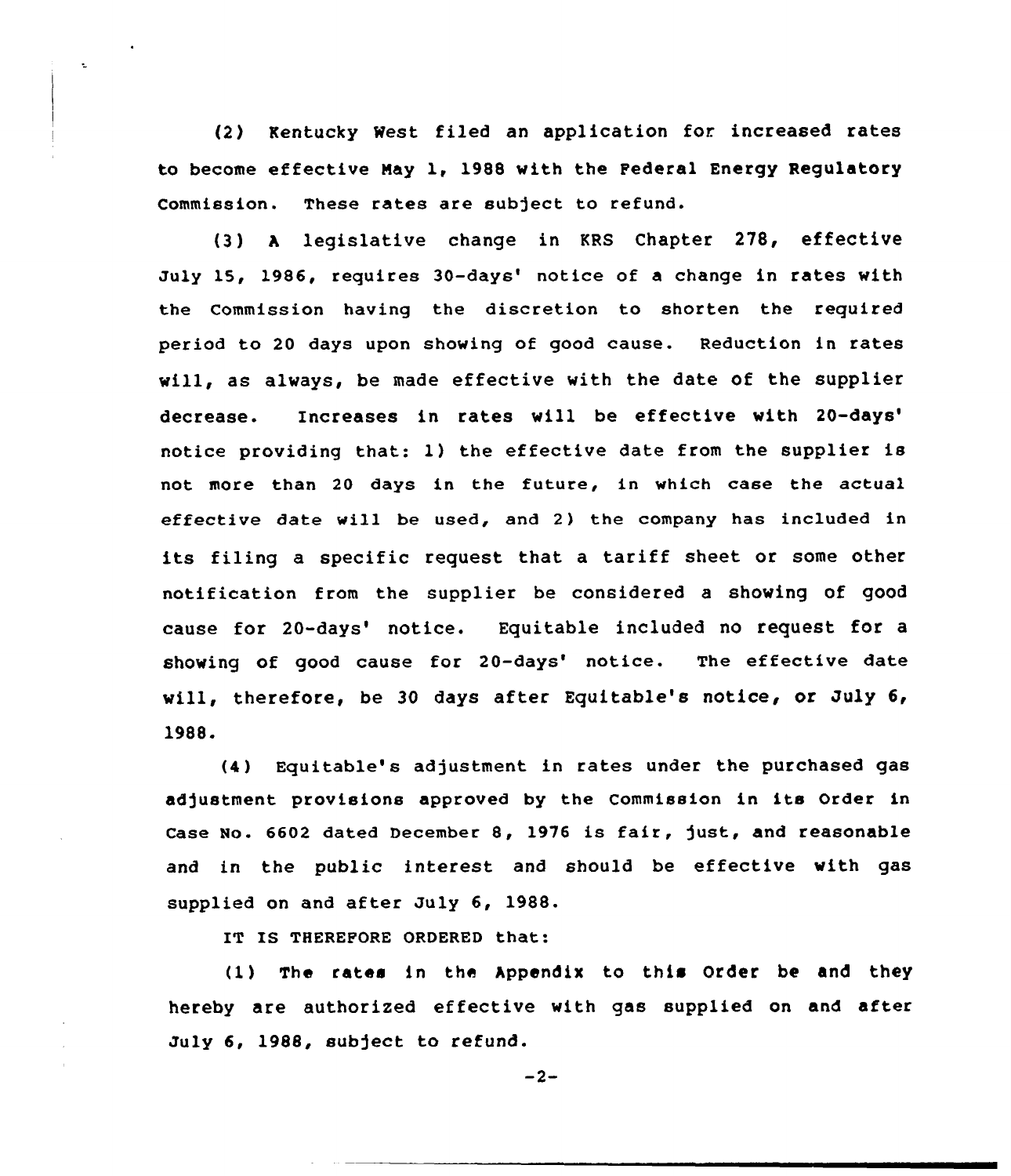(2) Within 30 days of the date of this Order Equitable shall file with this Commission its revised tariffs setting out the rates authorized herein.

Done at Frankfort, Kentucky, this 17th day of June, 1988.

PUBLIC SERVICE COMMISSION

lad blement Chairman

ce Chafrman

vice chairmant<br>Paun Willlleum /  $overline{$ 

ATTEST:

Executive Director